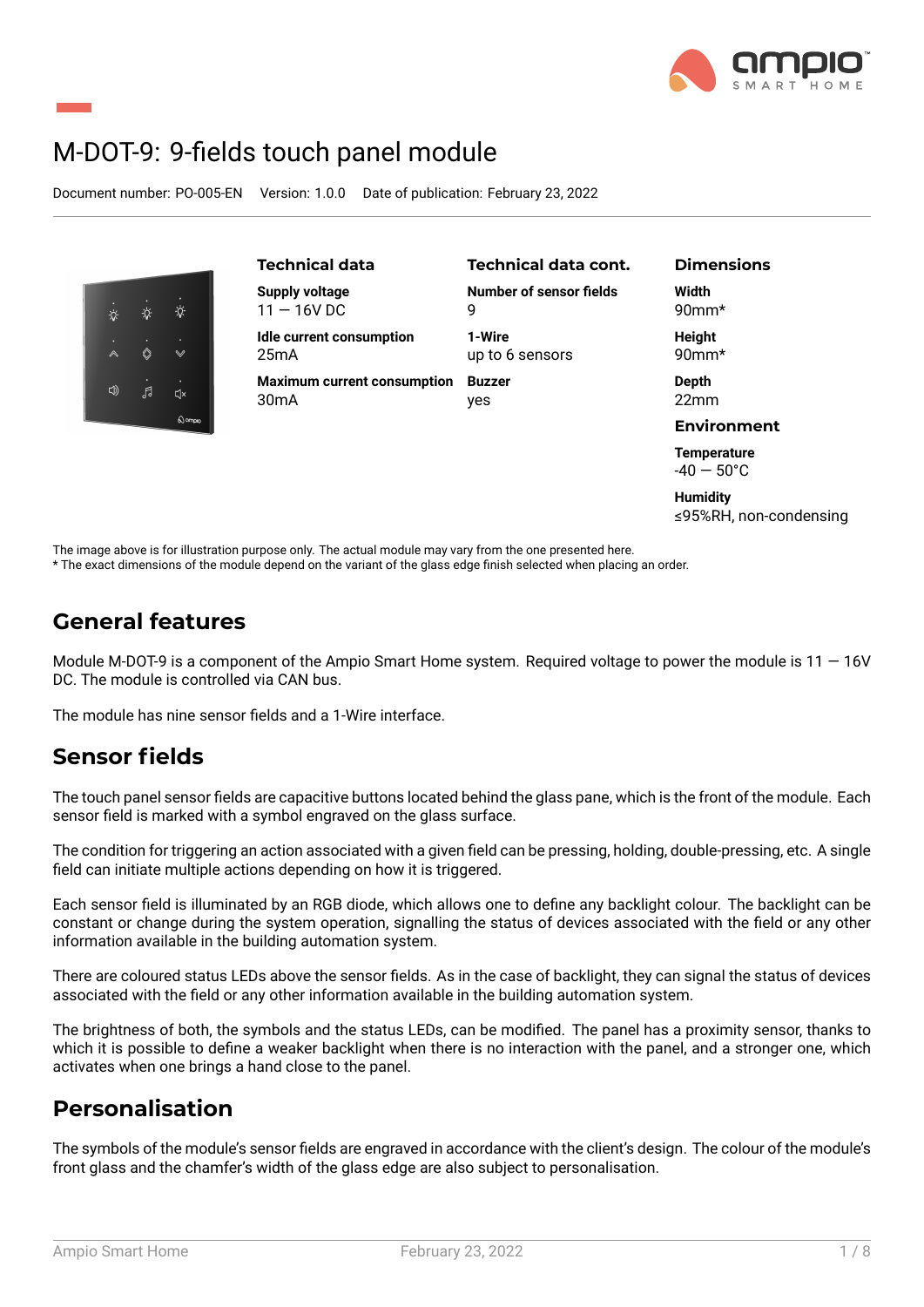### **Buzzer**

The module is equipped with a buzzer that enables generating sound signals. By default, each press of the sensor field triggers a short buzzer sound. However, this behaviour can be modified.

In addition to confirming that the sensor field has been pressed, the buzzer can be used to signal any other events observable by the building automation system. The sound volume and type are defined at the device configuration stage.

### **Temperature sensors**

The module is equipped with a 1-Wire interface connector that allows to connect up to 6 digital Dallas DS18B20 temperature sensors. The temperature measurement result is available for all devices operating within the building automation bus. It may turn out to be particularly useful for purposes related to temperature regulation, or to present the measurement result on touch panels and in a mobile application.

The total length of the 1-Wire bus cable to which the temperature sensors are connected cannot exceed 15m.

## **Module with RFID reader**



The M-DOT-9 touch panel module is also available with a built-in RFID card reader. This module is perfectly suited for handling access control functionalities.

**It is not possible to connect Dallas DS18B20 digital temperature sensors** to the M-DOT-9 module with an RFID reader. The 1-Wire connector is present on the body of the device, however, its functionality is not supported. Other functionalities of the module are identical to the functionalities of the regular M-DOT-9.

The module's RFID reader enables the reading of RFID cards in the ISO/IEC14443-3-A standard. The card can be verified in two ways.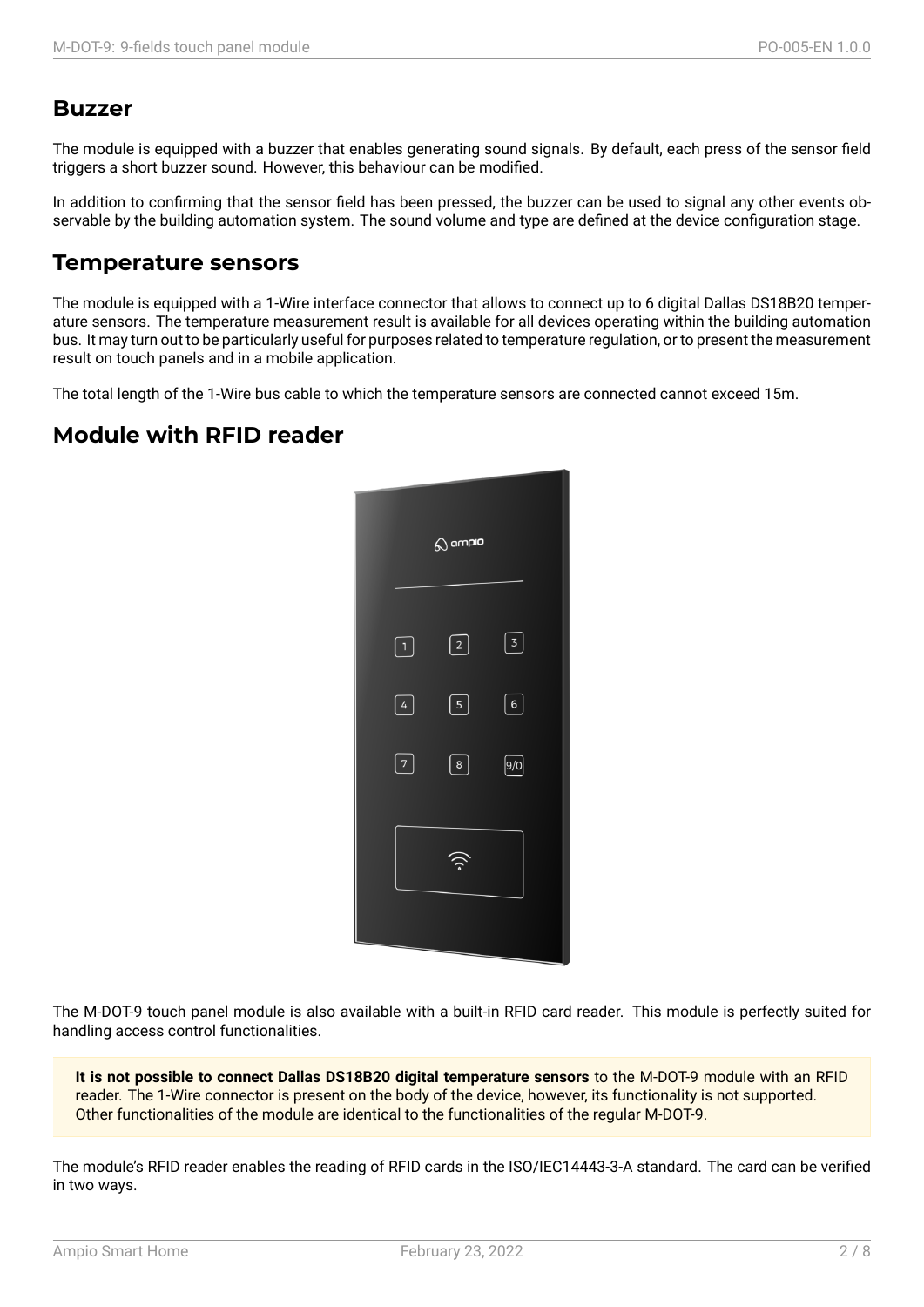#### **Internal verification**

At the configuration stage, it is possible to save up to 64 RFID card identifiers that will be recognised by the M-DOT-9 module with an RFID card reader. If the card tapped to the device is recognised, information about this event will be sent to the CAN bus. This information can be used by other devices of the building automation installation.

#### **External verification**

When any RFID card is tapped to the device, its identifier is sent to the CAN bus. Such information can be received by the IP integration module from the M-SERV family. After receiving the message, the module can take actions to verify the identifier and take further actions, if it is recognised. In this way, it is possible, for example, to create integrations with external access control systems that provide API over IP protocol.

#### **Dimensions of the module with an RFID reader**

The dimensions of the module with an RFID reader are different from the standard version of the module and correspond to the tall Ampio touch panels. The exact dimensions of the module's front depend on the variant of the glass edge finish selected when placing the order.

In the dimensions diagram, the dashed line marks the area where the connectors of the device and its other elements protruding from the body are located. The outline of this area corresponds to the central opening in mounting plates and frames for touch panels. In the actual module, the CAN bus and 1-Wire interface connectors may be located in a different place than in the figure below, but within the marked area.

Dimensions expressed in millimeters.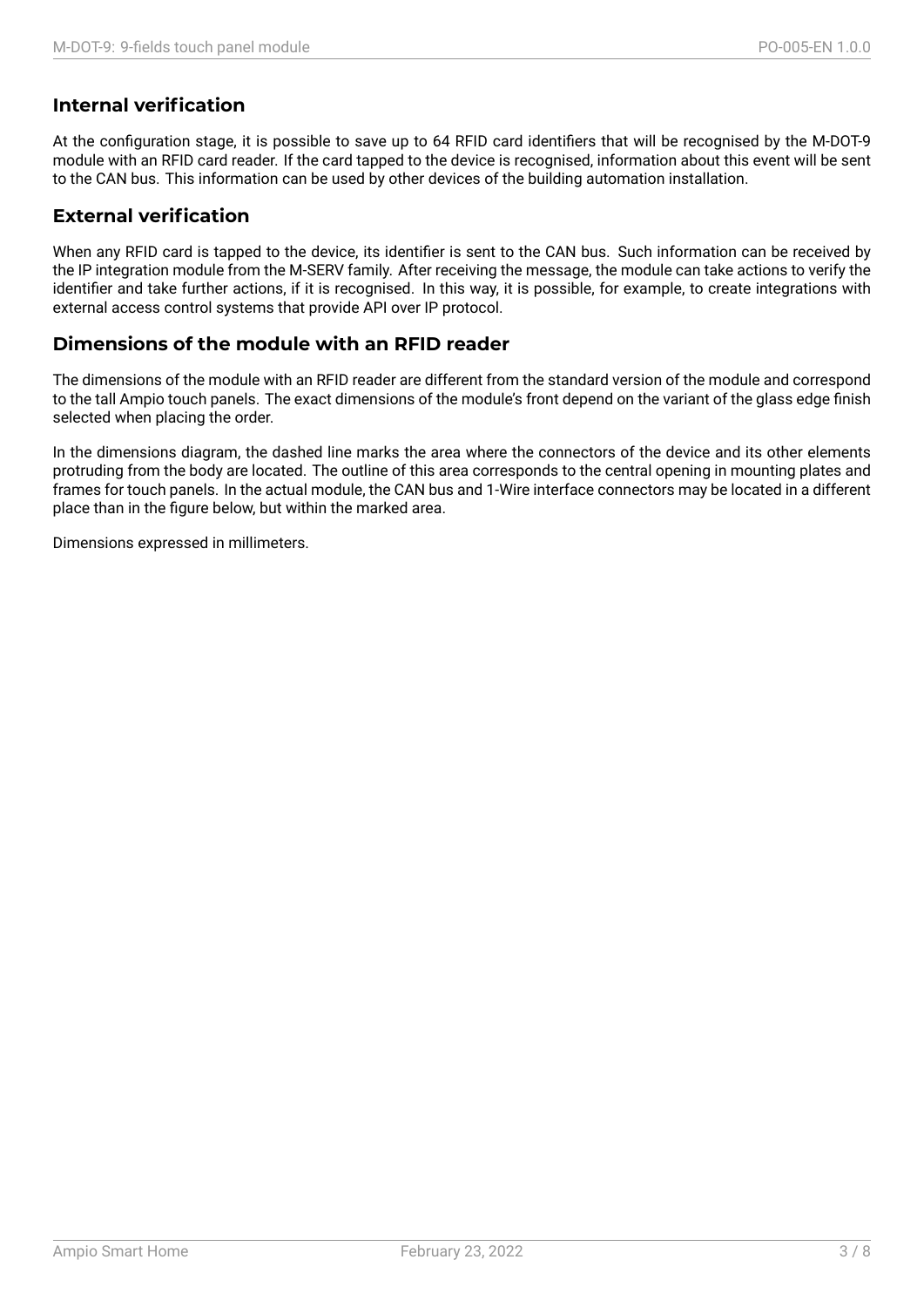The following dimension diagram is for the M-DOT-9 module with an RFID reader. The drawing of the module dimensions in the regular variant can be found further in the document.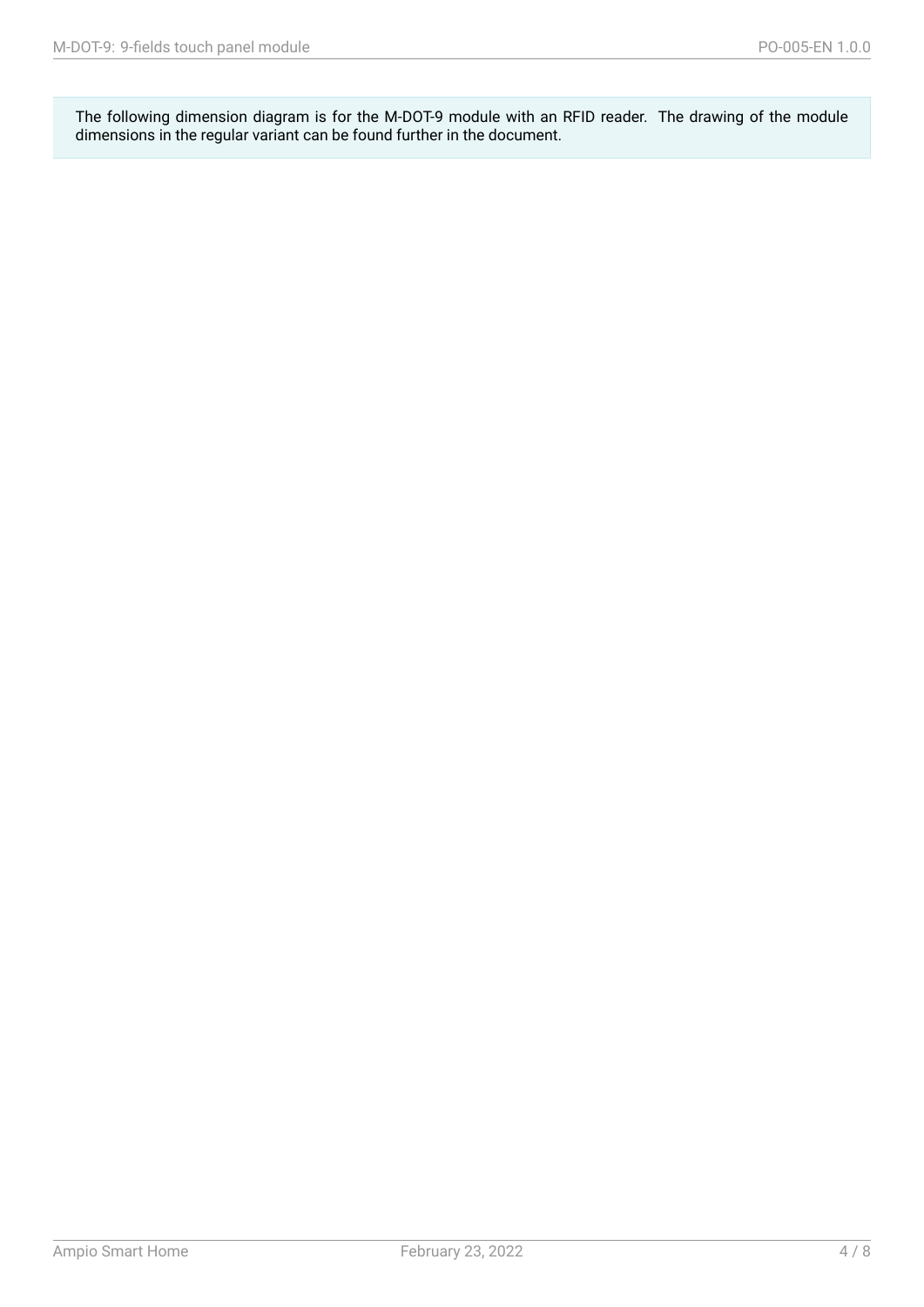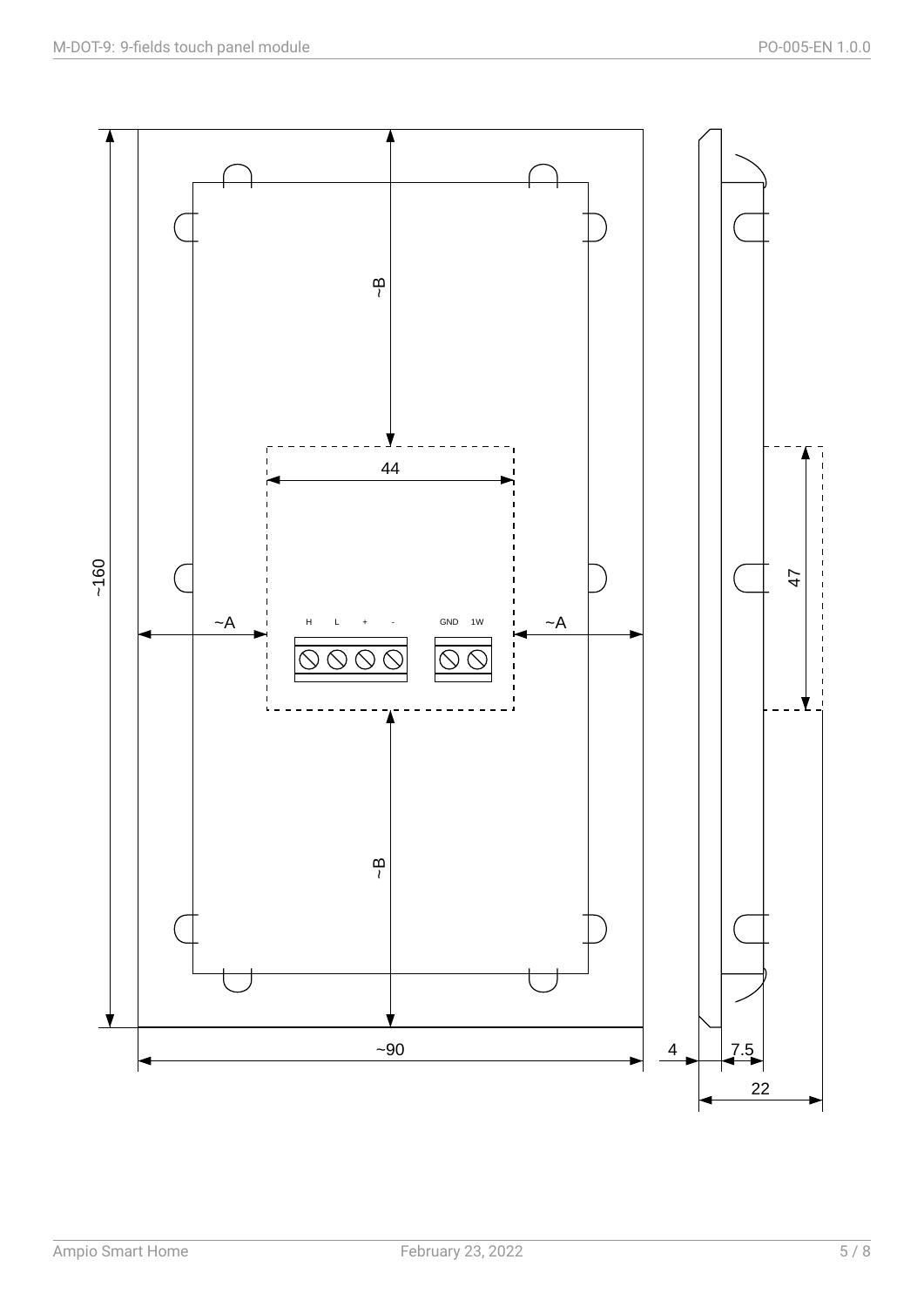# **Typical application**

- Turning on lighting or any other devices connected to the building automation system;
- informing about the state of lighting or other devices;
- generating sound notifications informing about events observed by the system;
- room temperature measurement.

## **Installation**

The panel can be mounted on a surface or it can be flush with the wall surface. Depending on the expected effect, a flush mounting plate or surface mounting frame is used. The frames are available in two variants - for panels with glass with and without chamfered edges.

Both in the case of flush and surface mounting, a standard junction box must be located behind the panel, inside which there will be connectors for the CAN bus and the 1-Wire interface. In the case of flush mounting, the box must be embedded in the wall at a greater than standard depth.

A detailed description of the installation of panels in both variants is available in the appropriate installer guides published on the Ampio knowledge base website.

## **Device status LEDs**

On the [back of the device, ther](https://help.ampio.com)e is one red LED indicating the communication status within the CAN bus:

- one regular flash every 1 sec. CAN bus communication is working properly,
- two regular flashes every 1 sec. the module is not receiving information from other Smart Home modules,
- three regular flashes every 1 sec. the module cannot send information to the CAN bus;

After the device is embedded in the mounting plate or frame, the LED is hidden.

## **Programming**

The module is programmed with a special programmer, available for authorised technicians, and the Ampio Smart Home CAN configurator software. It allows you to modify the parameters of the module and define its behaviour in response to signals directly available to the module as well as general information coming from all devices present in the home automation bus.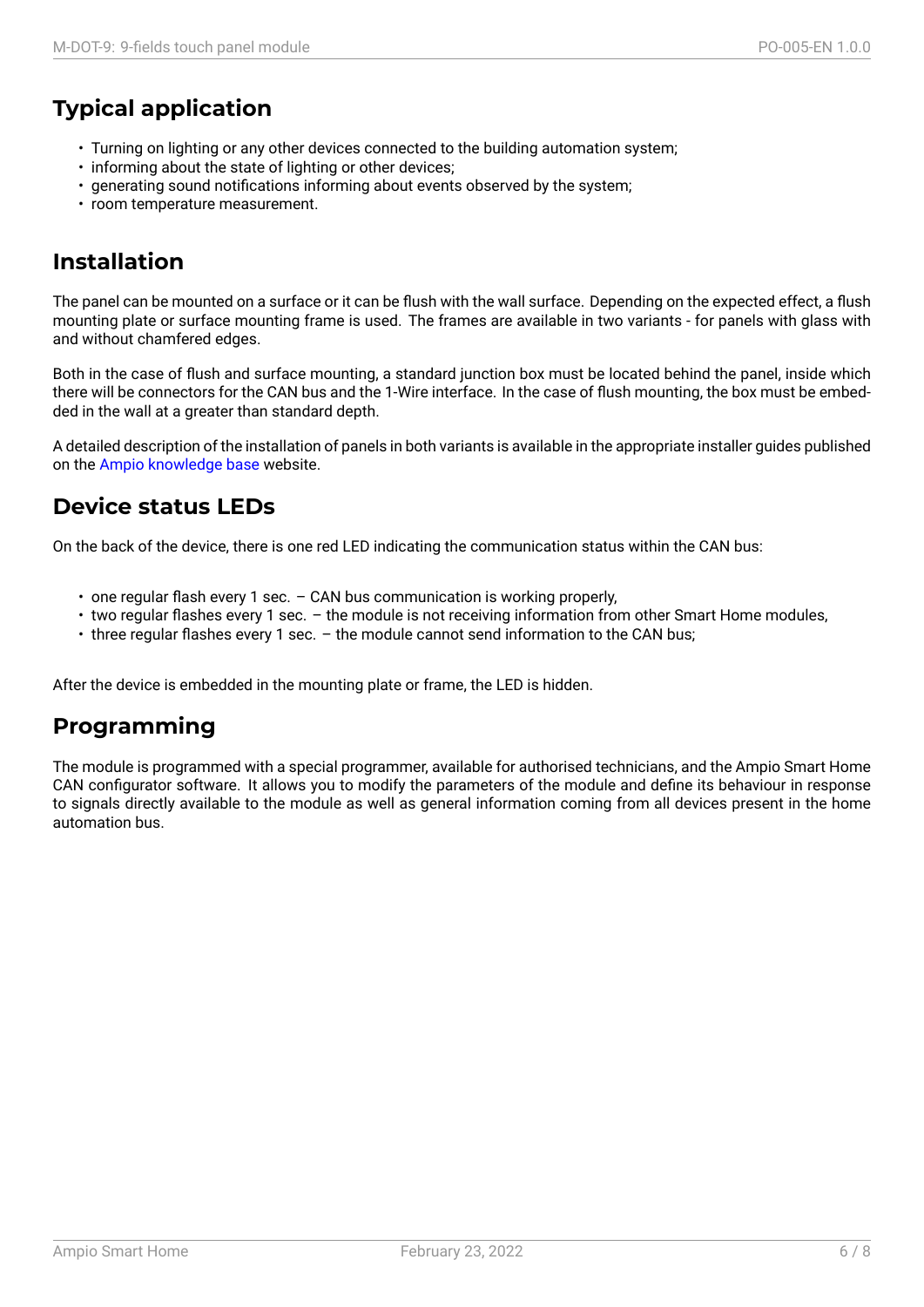## **Module dimensions**

Dimensions expressed in millimeters.

The panel consist of a glass front and a body with connectors and mechanical interfaces meant for mounting with the use of mounting plates or surface frames. The body is mounted in the center of the rear surface of the glass front with a margin of error appropriate for the production process.

The exact dimensions of the module front depend on the variant of the glass edge finish selected when placing an order.

In the dimensions diagram, the dashed line marks the area where the connectors of the device and its other elements protruding from the body are located. The outline of this area corresponds to the central opening in mounting plates and frames for panels. In the actual module, the CAN bus and 1-Wire interface connectors may be located in a different place than in the figure below, but within the marked area.